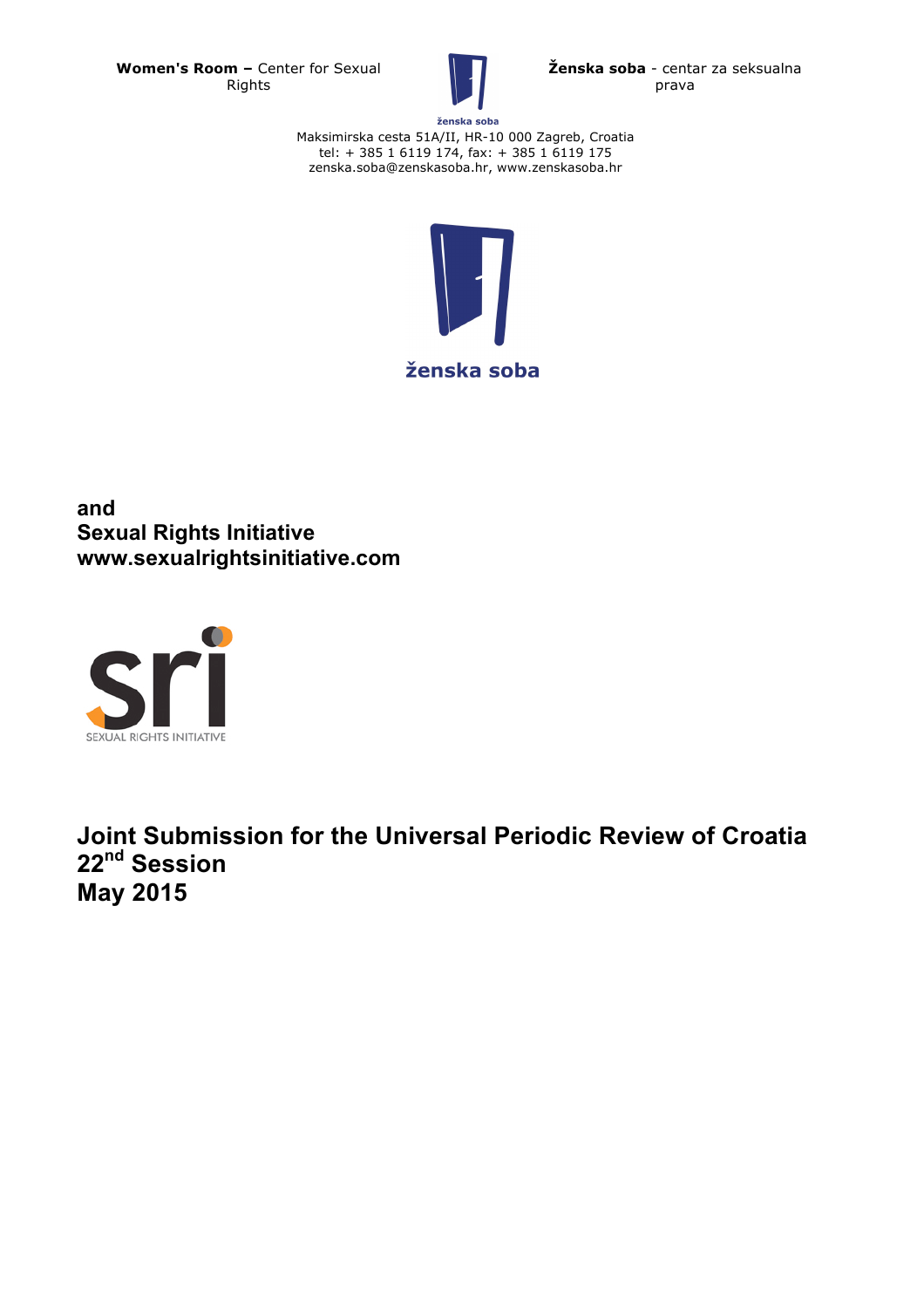**Key Words: sexual violence, legal reform regarding rights of victims and survivors of sexual violence, relevant documents and strategies, Protocol of Conduct in cases of sexual violence, lack of support services for victims and survivors.**

## **Introduction**

1. This report is submitted jointly by Women's Room – Center for Sexual Rights from Zagreb, Croatia,<sup>i</sup> which operates the Center for Victims of Sexual Violence (hereafter referred to as 'Center') – the only referral Center for victims of sexual violence in Croatia – and the Sexual Rights Initiative.<sup>ii</sup>

# **Executive Summary**

2. This report focuses on sexual violence as a form of gender-based violence and on the status of the rights of victims and survivors of sexual violence. The report describes the current situation in Croatia regarding the prevalence and risk factors of sexual violence, the legal framework, including changes in the Criminal Code, and the distribution and accessibility of support services for victims and survivors of sexual violence. The report also addresses the Protocol of Conduct in Cases of Sexual Violence (hereafter referred to as 'Protocol') as this is currently the most important document regarding sexual violence in Croatia. The report also presents recommendations for the Croatian government and policymakers on how to improve the implementation of relevant laws and regulations concerning the protection of victims and survivors.

## **Background and Context**

3. Although sexual violence is punishable within the Criminal Code, lack of effective implementation and enforcement of the law is a significant challenge. The Criminal Code is not favourable for victims or survivors of sexual violence; the minimum prison sentence for cases of rape was reduced from three years to one year in January 2013.

4. From the experience of Women's Room having worked directly with victims and survivors of sexual violence, related court processes have mostly lasted around 3 years. The time between occurrences of felony, in this case rape, and the conclusion of the judicial process can take as long as 6 years. For example, in one such case coming to the Center, the victim was attacked in August 2008 while the perpetrator was imprisoned in April 2014.

5. Croatia seriously lacks a system of support for victims and survivors of sexual violence. The Council of Europe recommends operating 1 center for victims of sexual violence for every 200,000 women in the population.<sup>iii</sup> There are 2,218, 554<sup>iv</sup> women in Croatia. Accordingly, at least 12 centers should be operating; however, only one center currently exists.

6. Additionally, Croatian society is still dominated by patriarchal values, which directly contribute to numerous prejudices and stereotypes that blame the victim for the experienced violence. Often the victim is faced with suspicion, not only by family and friends, but also by police officials when reporting the offence. Unfortunately, secondary victimization is, according to the work of the Center, a common occurrence.

# **Legal Framework**

7. Numerous efforts have been made but positive changes in the Criminal Code have been rare and extremely slow, e.g. sexual harassment was not considered a felony until January 2013; the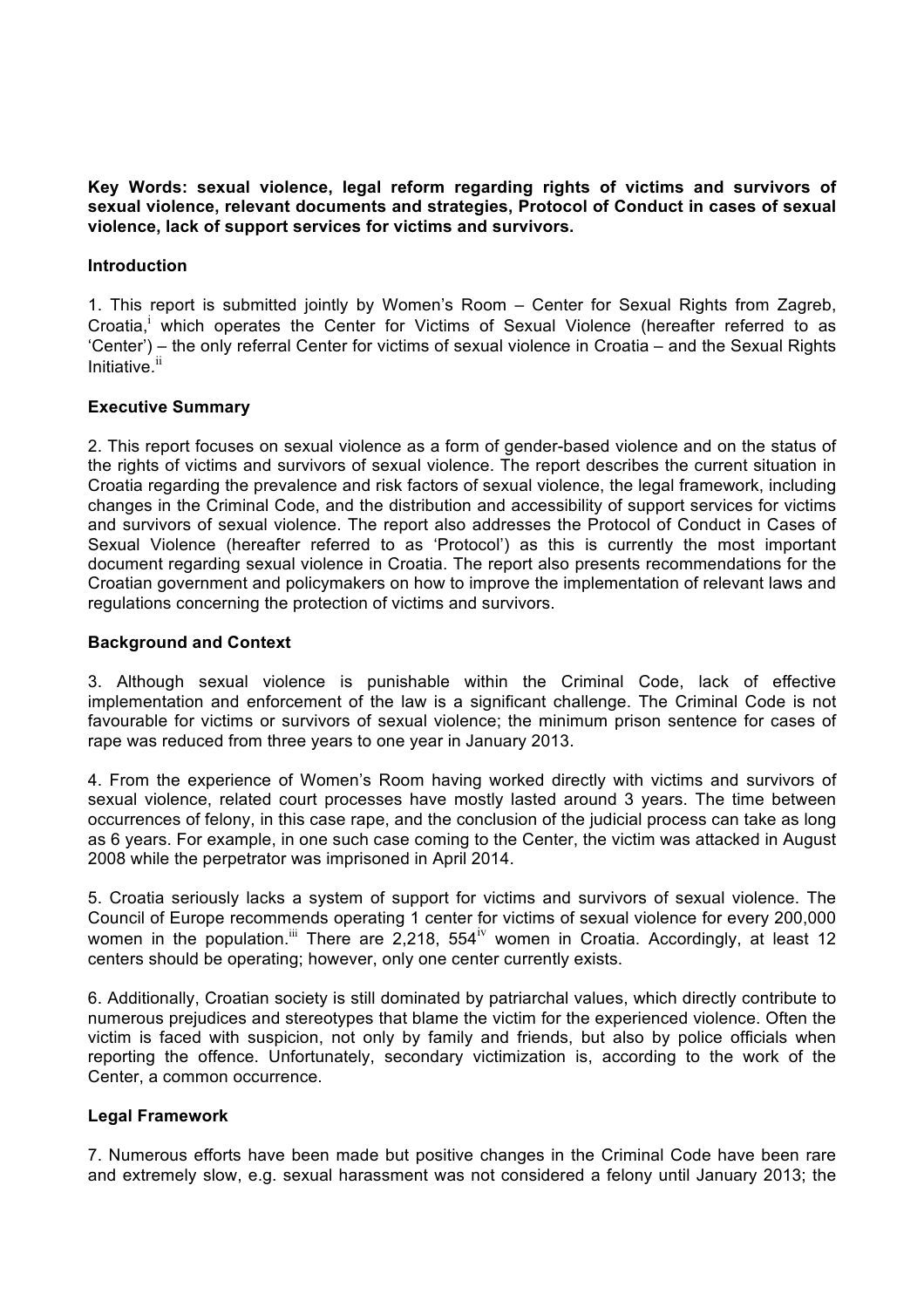same for intrusive behaviour/ stalking and female genital mutilation. Furthermore, there have been other relevant changes regarding sexual violence, which indirectly reflect the public and governmental opinion on sexual violence. The minimum sentence of imprisonment for rape was reduced from three years to one year. The current sentence for rape extends from a minimum of 1 year to a maximum of 10 years. The new Criminal Code also introduced the offense of "sexual intercourse without consent" (hereafter referred to as Article 152). This new felony remains a subject of controversy and debate among representatives of relevant institutions, bodies and civil society organizations (hereafter referred to as 'CSO'). The problem lies in the definition of the offence and in reduced sentencing for the perpetrator in comparison to rape. As it was stated, the intention of the legislation was to prove the absence of consent; as in cases of rape, it is needed to prove the existence of threat and/or physical force. Unfortunately, it seems that either a mistake was made in the Criminal Code and Article 152 or the above-mentioned intention of the new legislation was not true after all. In Article 152, we do find a definition of consent, but what is confusing is the fact that we also find the term "threat" as in Article 153 "Rape." This has led to numerous discussions and to the current situation where most sexual violence offences are now qualified as Article 152. According to the data of the Ministry of Interior, rape was reported 65 times in the 2011<sup>v</sup> and 79 times in the 2012.<sup>vi</sup> In 2013<sup>vii</sup>, rape was reported in 82 cases and sexual intercourse without consent in 71 cases. The penalty for sexual intercourse without consent ranges from a minimum of 6 months to a maximum of 5 years of imprisonment. When the perpetrator is sentenced, during the process of appeal, the higher court can reduce the first sentence, and they most often do.

8. The Protocol of Conduct in Cases of Sexual Violence was adopted by the Croatian Government at its 64th session held on November 29th, 2012, following the proposal of the Office for Gender Equality. The Protocol is based on several laws and regulations<sup>viii</sup> and on the obligations prescribed by the National Policy for the Promotion of Gender Equality from 2011 to 2015. Ix The objectives of the Protocol are to introduce standardized conduct with victims, standardized methods of data collection, and documentation and storage of physical evidence; to inform persons from all relevant state institutions, bodies and CSOs about their obligations and responsibilities regarding the victim; to ensure timely care, which provides emotional support to victims and reduces the risk of further development of traumatic disorders; to provide quality medical care to victims, including examination, treatment, and monitoring of health; to enable the use of an interdisciplinary approach in providing assistance to victims; and to ensure the confidentiality of the collected data. The Protocol objectives have not been met in practice and there is still lack of awareness among relevant institutions about its existence. Representatives of institutions are not provided with any education on its implementation and no human or financial resources are being invested in order to meet the needed obligations of the Protocol. As a result, reporting and prosecution procedures are highly traumatizing for victims of sexual violence, which directly results in a smaller number of reports. Victims often state that they were asked to give their statement more than 3 times during police questioning and exposed to psychiatric and medical evaluations among other things. It is also often the case that the police officials violate requirements set by the Protocol to provide adequate protection and support to the victim. In a number of cases, police officials clearly demonstrate their prejudices and stereotypes of victims, such as blaming the victim.

9. On January 22, 2013, Croatia signed the Convention on Preventing and Combating Violence against Women and Domestic Violence,<sup>x</sup> better known as the Istanbul Convention, becoming the  $26<sup>th</sup>$  member of the Council of Europe to do so. The Convention is the first legally binding European instrument in this area that identifies measures to prevent all forms of violence against women. Although Croatia has signed the Convention, it has not yet ratified it. The Croatian Government has been ignoring calls from CSOs to ratify the Convention. The Convention is extremely important in the process of combating sexual violence because it clearly states what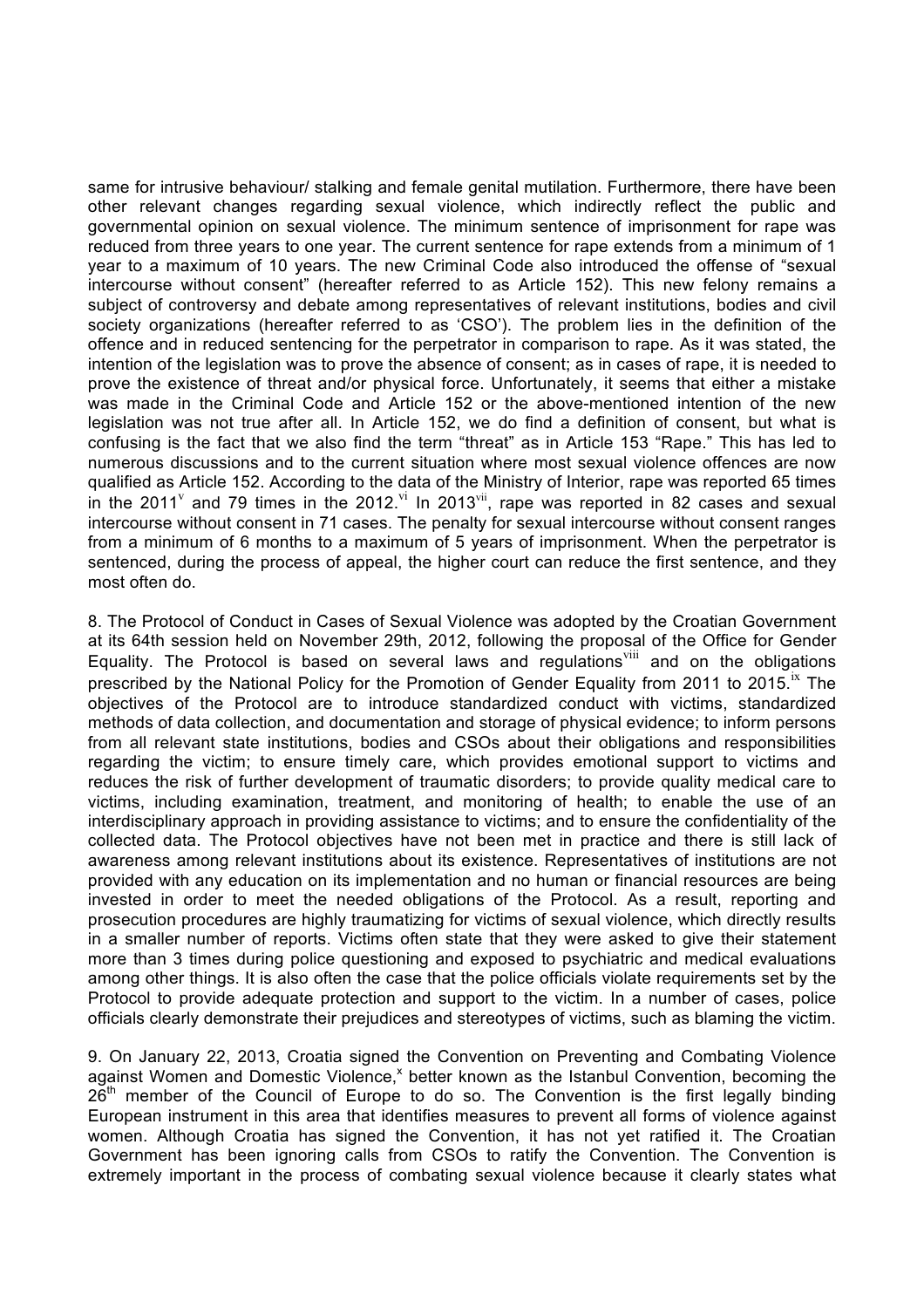minimum standards must exist and describes the system of support for victims. For example, based on the Council of Europe Taskforce Recommendations,<sup>xi</sup> at least 12 rape crisis centers are needed in the country. With at least 11 rape crisis centers missing (91%), Croatia fails to meet the Taskforce Recommendations and fails to meet the standards of the Convention, including the standard of "easily accessible rape crisis or sexual violence referral centers for victims in sufficient numbers."

10. Croatia does not have a policy or strategy on combatting violence against women. It is thus not surprising that sexual violence is not recognized in any national policy or strategy as a social issue needing attention. There are national and local policies and strategies on domestic violence but violence against women as such is dominantly unrecognized as a relevant problem. Sexual violence is not recognized by donors nor is it their funding priority. As such, the sustainability of CSOs working on this issue is being made somewhat difficult.

11. Abortion in Croatia is legal according to the Law on Health Measures in Implementation of the Right to Freely Decide on Childbirth, which states that abortion is permissible until the  $10<sup>th</sup>$  week of pregnancy. After that period of time, only the  $1<sup>st</sup>$  instance commission, which has most commonly consisted of a team of medical experts, can approve the abortion with the written consent and written demand of the woman herself. This can be approved only when the pregnancy is a result of rape or other felonies, such as sexual intercourse with a child, sexual intercourse with a person with a disability, incest or sexual intercourse under the abuse of position. Although abortion is legal, it is not accessible for every woman. The cost of the procedure is too high for women and adolescent girls of lesser means; medical doctors can refuse to carry out the procedure based on the right given by the Article 20 "Conscientious Objection"of the Law on Medical Profession; and women are often subjected to judgement and humiliation from close friends and relatives as well as from medical staff.

# **Support services for victims of sexual violence**

12. There is one center for survivors of sexual violence in the whole country, which was set up in 2002 by the Women's Room. With approximately 11 rape crisis centers missing (91%), xii Croatia fails to meet the Council of Europe Taskforce Recommendations. It is clear that the system of support for victims is insufficient and that it lacks basic help and support. Therapy e.g. psychotherapy in state hospitals does exist but because of waiting lists, it can take more than 2 months before a person sees a therapist for the first time. The time period between the procedure and counselling session is too long and as the victims themselves state, the doctor often does not have the time for them and only checks their medicines. Furthermore, the geographical accessibility of these services is also insufficient. It is often the case that counselling services are available only in the county centers.

13. In May 2008, the Department for Organizing Support for Victims and Witnesses started working with the County Court in Zagreb, as a joint project of the Ministry of Justice and the United Nations Development Programme (UNDP) in Croatia. The Department provides emotional support to witnesses before, during and after the court process. It also provides them with comprehensive information on their rights and how to claim them. From the Center's experience with victims, the impact of the Department is significant as victims who have gone through extremely traumatic experiences need all of the support they can get. The Court process is often very stressful for the victim and to have a person of trust by their side helps. However, the Department only exists in 7 of 21 county courts across Croatia and lacks sufficient employees. Furthermore, employees lack supervision, which should be a necessity in this line of work in order to provide quality support.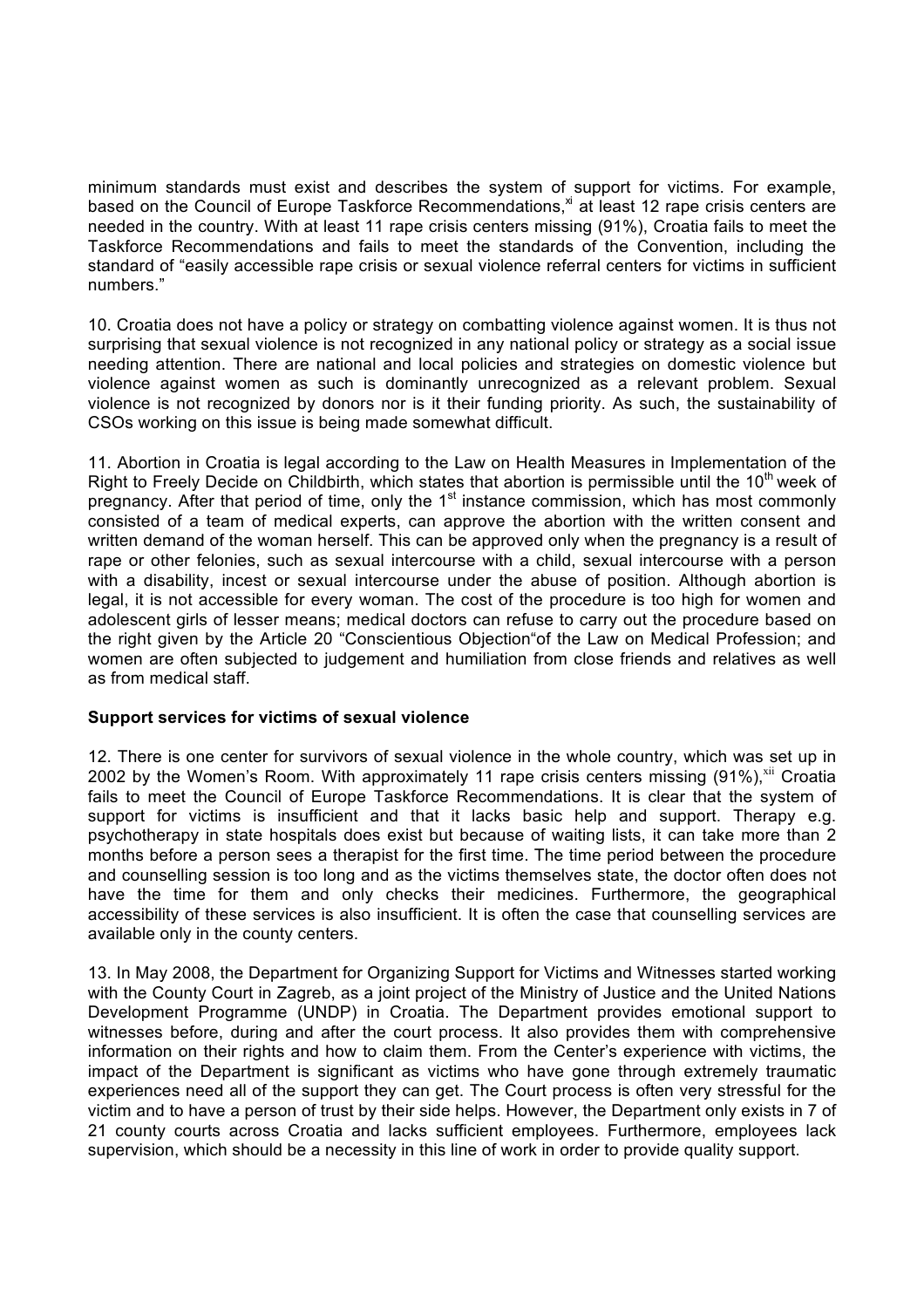## **Victims of sexual violence**

14. Victims of sexual violence are disproportionately targeted on the basis of age and gender. This is confirmed by the official statistical data of the Ministry of Interior. Looking at the 10 year time period, 2000-2010, there were a total of 6,685 victims. Of that number, 86% were girls and women. Regarding age, the most frequent victims were children aged 0-14 years (32%), minors aged 14-18 years (30%), younger adults aged 19-22 (15%) and persons between the ages of 23-30 (11%). $xiii$ The situation in 2013 was similar, when girls and women made up 92% of the total 709 victims. $xiv$ The implementation of programs for the prevention of sexual violence in elementary and high schools as a part of the "Health education" curriculum is vital. While the curriculum developed by the Committee for the development of curriculum of "Health Education" formed by Ministry of Science, Education and Sports is mandatory for schools to implement, the monitoring of its implementation is severely lacking. The Curriculum consists of 4 modules and specifically the  $4<sup>th</sup>$ module "Gender equality" is considered an important issue in our society. The prevention of sexual violence is one of the topics including in this module. The provision of comprehensive sexual education to children and youth is a duty of the state and, hence, the consistent implementation of the Curriculum should be considered a priority, along with its monitoring.

15. Victims of sexual violence have certain rights under the Criminal Procedural Law. Thus, in accordance with the Criminal Procedural Law, victims of a "crime against sexual freedom" have the right to speak with a counsellor before giving a statement, for which the expenses will be covered by the State. With this right, we immediately face the problem of implementation. In the Criminal Procedural Law, the term "counsellor" is not defined and in that way, the Court is not clear on who should be appointed to counsel the victim. Practice shows different interpretations; some judges' interpret it as lawyers, some as the Department for Organizing Support for Victims. Under the Criminal Procedural Law, the victim has a right to talk with police officials and State Attorney personnel of the same gender, to refuse to answer questions strictly related to his/her personal life, to give a video testimony and to have the public excluded from the trial. The problem is that these rights are not obligations and the victim may or may not be able to claim them. Judges have the authority to grant or deny requests filed by victims. Requests may be denied on various grounds, including the unavailability of audio-visual equipment or if the judge decides that the victim is not under stress or fear of the perpetrator such that a video testimony is necessary. In the end, although victims do have rights, there is no guarantee these will be fulfilled by relevant authorities.

# **Recommendations**

The Government of Croatia should:

16. Clearly define the offence of "Sexual intercourse without consent" in the Criminal Code, distinct from the offence of "rape"; clearly define the rights of the victims in the Criminal Procedural Law and guarantee their enforcement;

17. Raise the current minimum sentence of imprisonment for the offense of rape to a minimum of three years and more efficiently enforce the imposed sentences;

18. Establish support services for victims by opening at least 3 new regional centers for victims of sexual violence, supporting the one existing center, and establishing the Department for Organizing Support for Victims and Witnesses at each County Court.

19. Make the procedure of abortion accessible to women in all socio-economic situations, including through providing access to free abortion services.